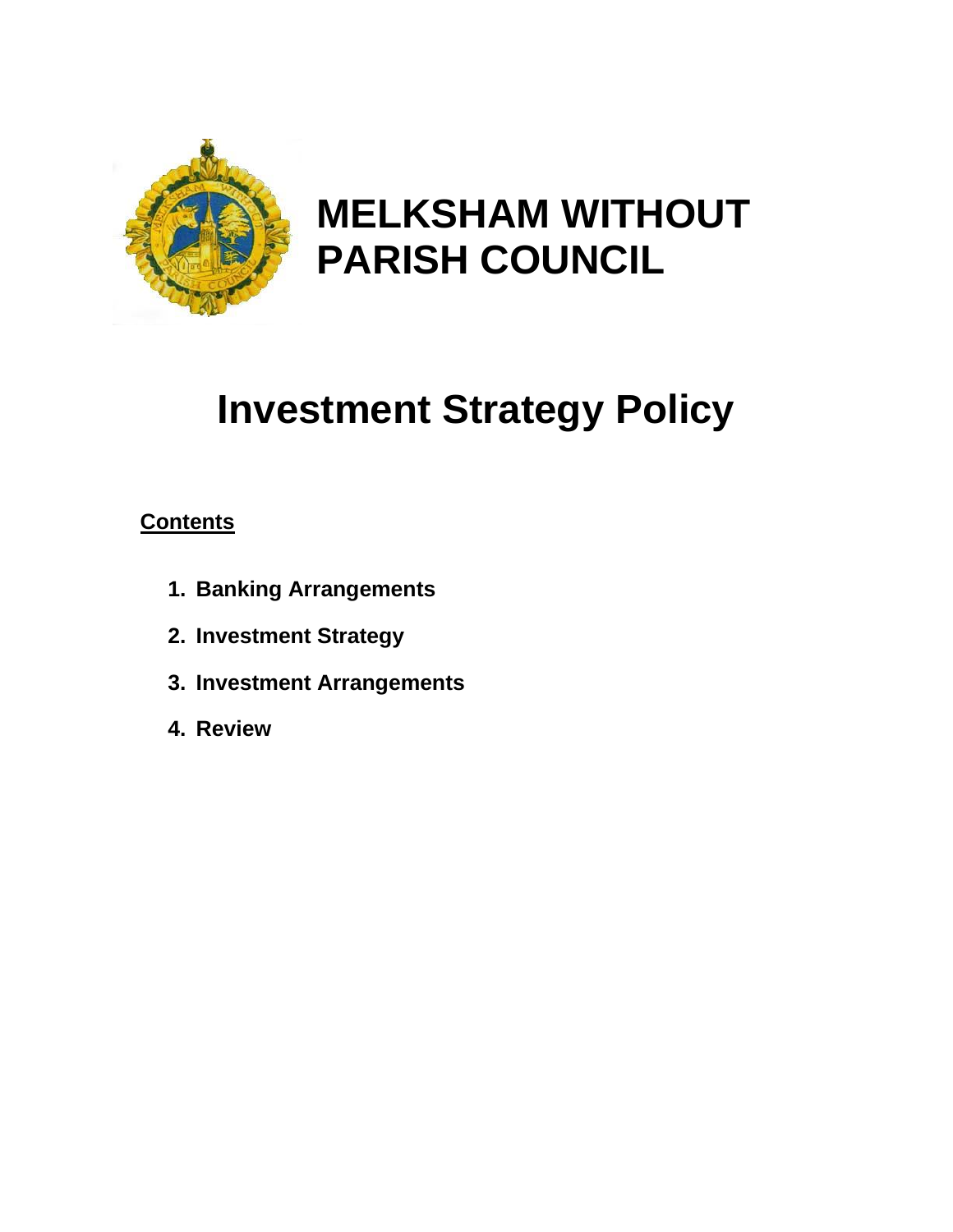### **1. Banking Arrangements**

- 1.1 In accordance with the Financial Regulations (para 5.1 The council's banking arrangements, including the bank mandate, shall be made by the RFO and approved by the council; banking arrangements may not be delegated to a committee. They shall be regularly reviewed for safety and efficiency.) the following information summarises the banking arrangements of Melksham Without Parish Council:
	- (i) The payment of income into the Bank shall be undertaken regularly (usually weekly) subject to necessity:
	- (ii) When a new Council comes into Office, bank mandates will be updated within 3 months:
	- (iii) A balance sufficient to avoid bank charges being imposed will be maintained within the Current Account.

#### **2. Investment Strategy**

2.1 Introduction:

The strategy has been produced and complies with the guidance issued by the Secretary of State under Section 15(1) (a) of the Local Government Act 2003 and being effective from 1<sup>st</sup> April 2018.

Melksham Without Parish Council acknowledges its responsibility to the community and the importance of prudently investing the temporary surplus funds held on behalf of the community.

2.2 Objectives:

The general policy objective for this Council is prudent investment of its balances. The Council's investment priorities are:-

- (i) the security of its reserves
- (ii) the liquidity of its investments
- (iii) the yield obtained from any investment.

The Council will aim to achieve the optimum return on its investments commensurate with proper levels of security and liquidity.

2.3 Policy:

All the Parish Council's investments will be those offering high security and high liquidity. This means that:-

- (i) All investments will be made in sterling and any payments or repayments will also be made in sterling.
- (ii) All investments will be short term investments which will not exceed a maximum of twelve months.
- (iii) Before investments have reached their 12-month maturity term and it is in the Council's best intention to continue with the fund by having a roll-on investment, a review will take place on the eleventh month of every year of the duration of the fund.